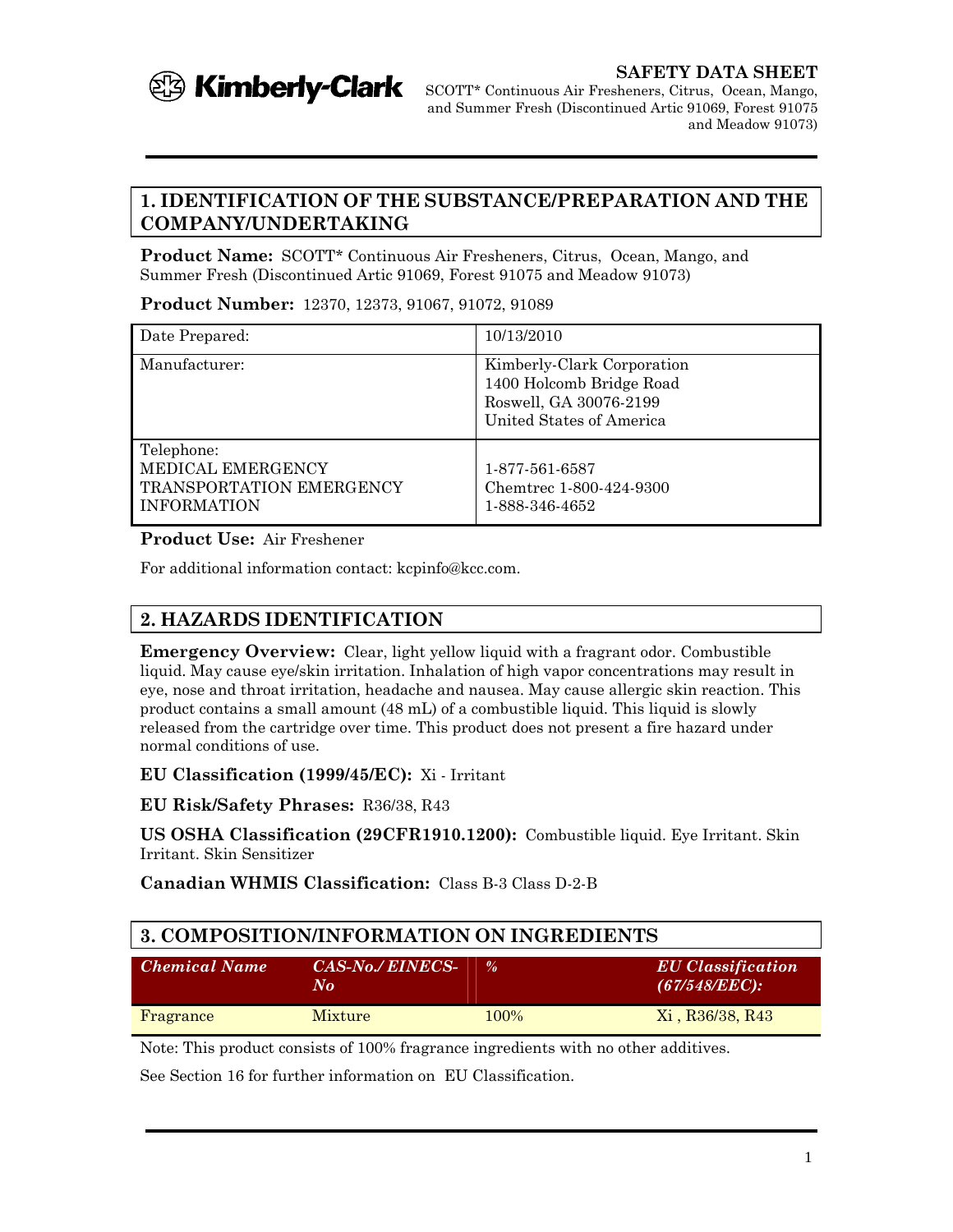

**SAFETY DATA SHEET**

SCOTT\* Continuous Air Fresheners, Citrus, Ocean, Mango, and Summer Fresh (Discontinued Artic 91069, Forest 91075 and Meadow 91073)

# **4. FIRST AID MEASURES**

**Inhalation:** Move to fresh air. Seek medical advice if cough, shortness of breath or other respiratory problems occur.

**Skin contact:** Wash off with soap and water. Obtain medical attention if irritation persists.

**Eye contact:** Rinse immediately with plenty of water, also under the eyelids, for at least 15 minutes. Obtain medical attention if irritation persists.

**Ingestion:** Call a physician or Poison Control Centre immediately. If victim is conscious, rinse mouth with a small amount of water. Drink 1 or 2 glasses of water. Never give anything by mouth to an unconscious person.

# **5. FIRE-FIGHTING MEASURES**

**Suitable Extinguishing Media:** Water, water fog, foam, carbon dioxide, dry chemical.

**Special Fire Fighting Procedures:** Wear self-contained breathing apparatus and protective suit.

**Unusual Fire and Explosion Hazards:** This product contains a small amount (48 mL) of a combustible liquid. This liquid is slowly released from the cartridge over time. This product does not present a fire hazard under normal conditions of use.

**Hazardous Combustion Products:** Carbon monoxide, carbon dioxide.

## **6. ACCIDENTAL RELEASE MEASURES**

Remove all sources of ignition. Ventilate the area. Contain and collect with inert absorbent material and place in a suitable container for disposal. Comply with all federal, state and local regulations.

# **7. HANDLING AND STORAGE**

Avoid contact with skin and eyes. Use only with adequate ventilation. Avoid sparks, flame and excessive heat.

Store in a cool, dry, well ventilated area. The fragrance in this product is classified as a NFPA Class IIIA liquid.

# **8. EXPOSURE CONTROLS / PERSONAL PROTECTION**

| Chemical Name | Exposure limit(s) |
|---------------|-------------------|
| Fragrance     | None established  |

**Ventilation:** No special ventilation normally required.

**Respiratory Protection:** No personal respiratory protective equipment normally required.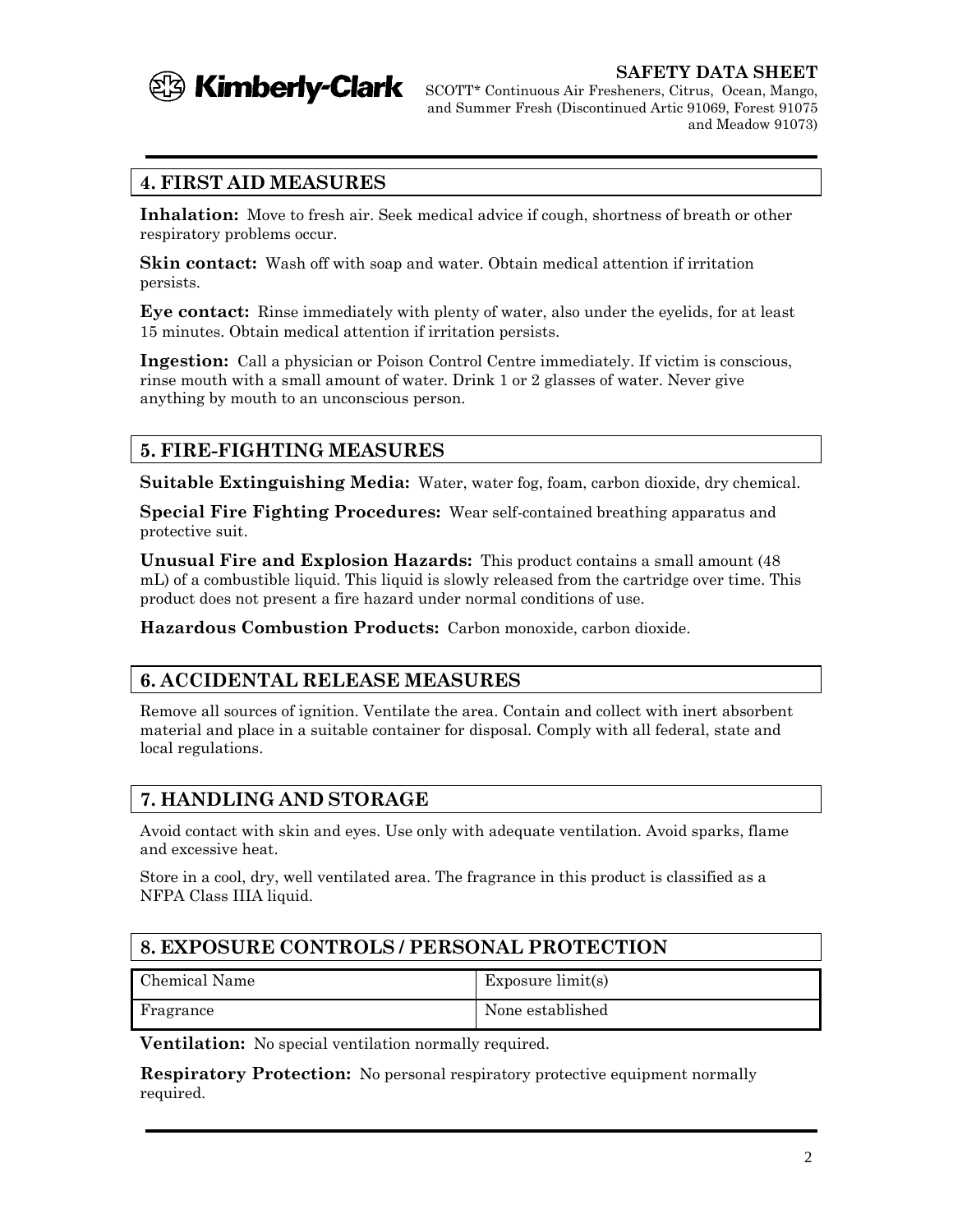

**SAFETY DATA SHEET** SCOTT\* Continuous Air Fresheners, Citrus, Ocean, Mango, and Summer Fresh (Discontinued Artic 91069, Forest 91075 and Meadow 91073)

**Protective Gloves:** Not required. Avoid contact with skin.

**Eye Protection:** None required for normal use. Avoid contact with eyes.

For bulk processing, regular hand washing along with general body-covering clothing, safety goggles and gloves are recommended as good industrial hygiene practice.

# **9. PHYSICAL AND CHEMICAL PROPERTIES**

| Appearance and Odor                              | Clear, light yellow liquid with a fragrant<br>odor.                                                                                                       |
|--------------------------------------------------|-----------------------------------------------------------------------------------------------------------------------------------------------------------|
| Boiling point/range                              | Not available                                                                                                                                             |
| Melting point/range                              | Not available                                                                                                                                             |
| Specific Gravity (water=1)                       | $0.99 - 1.02$                                                                                                                                             |
| Vapor pressure                                   | Not available                                                                                                                                             |
| Vapor density $(air=1)$                          | Not available                                                                                                                                             |
| Solubility                                       | Insoluble                                                                                                                                                 |
| pH                                               | Not available                                                                                                                                             |
| Partition coefficient (n-octanol/water):         | Not available                                                                                                                                             |
| Evaporation Rate (Butyl acetate=1)               | Not available                                                                                                                                             |
| Percent Volatile by Volume (%)                   | Not available                                                                                                                                             |
| Volatile Organic Carbon Compounds (VOC)<br>(g/L) | Air fresheners whose VOC constituents<br>consist of 100% fragrance are not subject to<br>the EPA or CARB VOC Emission Standards<br>for Consumer Products. |
| Flashpoint:                                      | $144-148$ °F (62-65°C)                                                                                                                                    |
| Flammable Limits in Air % by Volume:             | LEL (Lower): Not available                                                                                                                                |
|                                                  | UEL (Upper): Not available                                                                                                                                |

## **10. STABILITY AND REACTIVITY**

**Stability:** Stable

**Conditions to Avoid:** Avoid sparks, flame and excessive heat.

**Materials to avoid:** Incompatible with strong bases and oxidizing agents

**Hazardous Decomposition Products:** Carbon monoxide, carbon dioxide.

**Hazardous Polymerization:** Does not occur.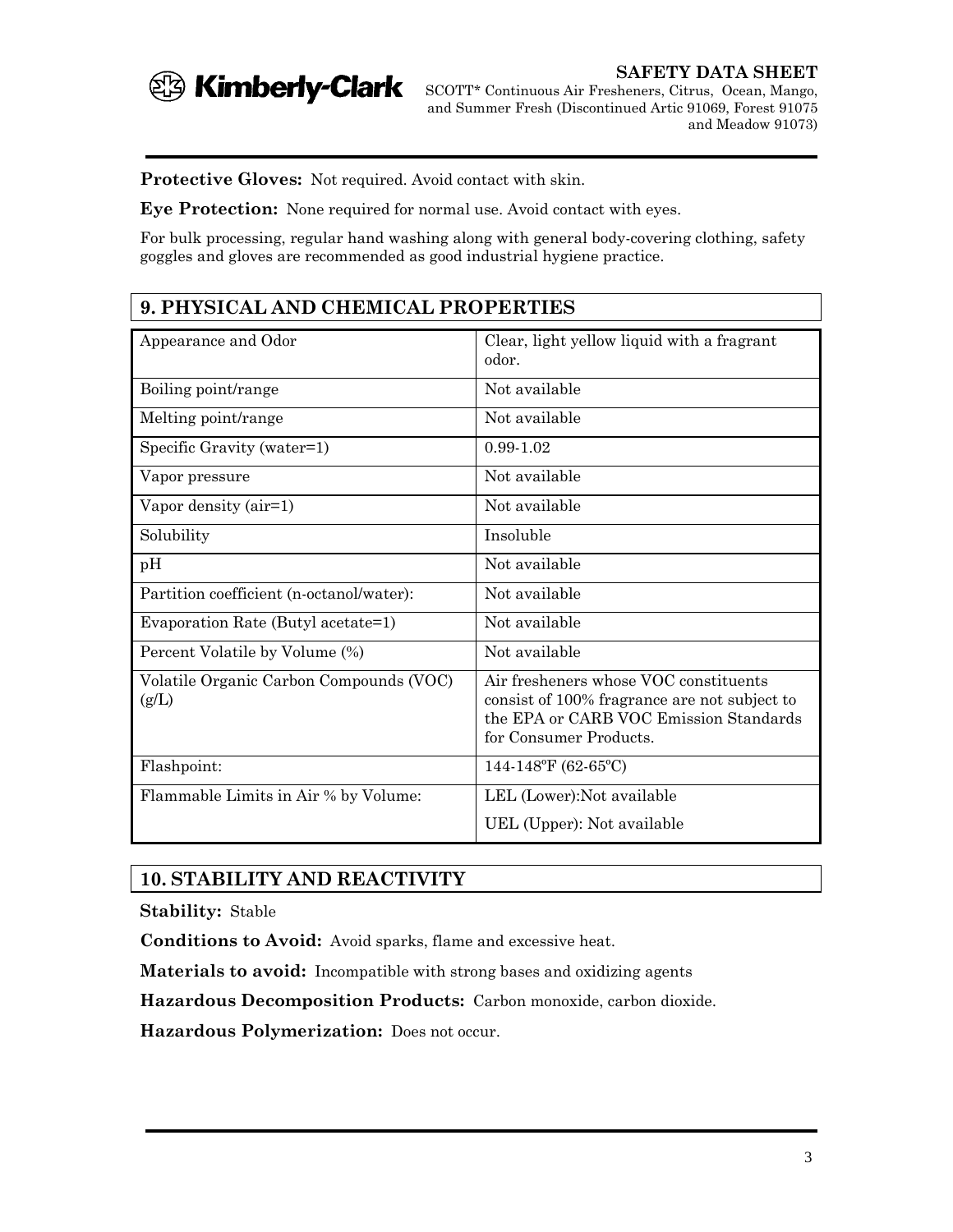

**SAFETY DATA SHEET**

SCOTT\* Continuous Air Fresheners, Citrus, Ocean, Mango, and Summer Fresh (Discontinued Artic 91069, Forest 91075 and Meadow 91073)

# **11. TOXICOLOGICAL INFORMATION**

#### **Symptoms/Effects of Overexposure:**

**Inhalation:** Inhalation of high vapor concentrations may result in eye, nose and throat irritation, headache and nausea.

**Skin contact:** May cause skin irritation and/or dermatitis. May cause sensitization by skin contact.

**Eye contact:** Contact with eyes may cause irritation.

**Ingestion:** Not a likely route of exposure. May cause mucous membrane and gastrointestinal irritation and other adverse effects.

**Chronic toxicity:** May cause allergic skin reaction.

**Medical Conditions Aggravated by Exposure:** May possibly aggravate dermatitis, psoriasis and other skin conditions.

**Carcinogenicity Data:** None of the components of this product is listed as a carcinogen by IARC, NTP, US OSHA or the European Directive (67/548/EEC).

**Reproductive Toxicity:** No adverse effects on reproduction are known.

**Acute Toxicity Values:** No data is currently available.

## **12. ECOLOGICAL INFORMATION**

No data is currently available.

### **13. DISPOSAL CONSIDERATIONS**

Dispose in accordance with all state, local and federal regulations.

### **14. TRANSPORT INFORMATION**

**US DOT Shipping Description:** Not regulated

**Canadian TDG Shipping Description:** Not regulated

**IATA Shipping Description (Air):** Not regulated

**IMDG Shipping Description (Vessel):** Not regulated

### **15. REGULATORY INFORMATION**

#### **US Regulations**

**EPA Toxic Substances Control Act (TSCA):** All of the components of this product are listed on the TSCA Inventory or exempted from TSCA.

**SARA 302 Listed Chemicals:** None.

**SARA 311/312 Hazard Categories:** Acute Health Fire Hazard